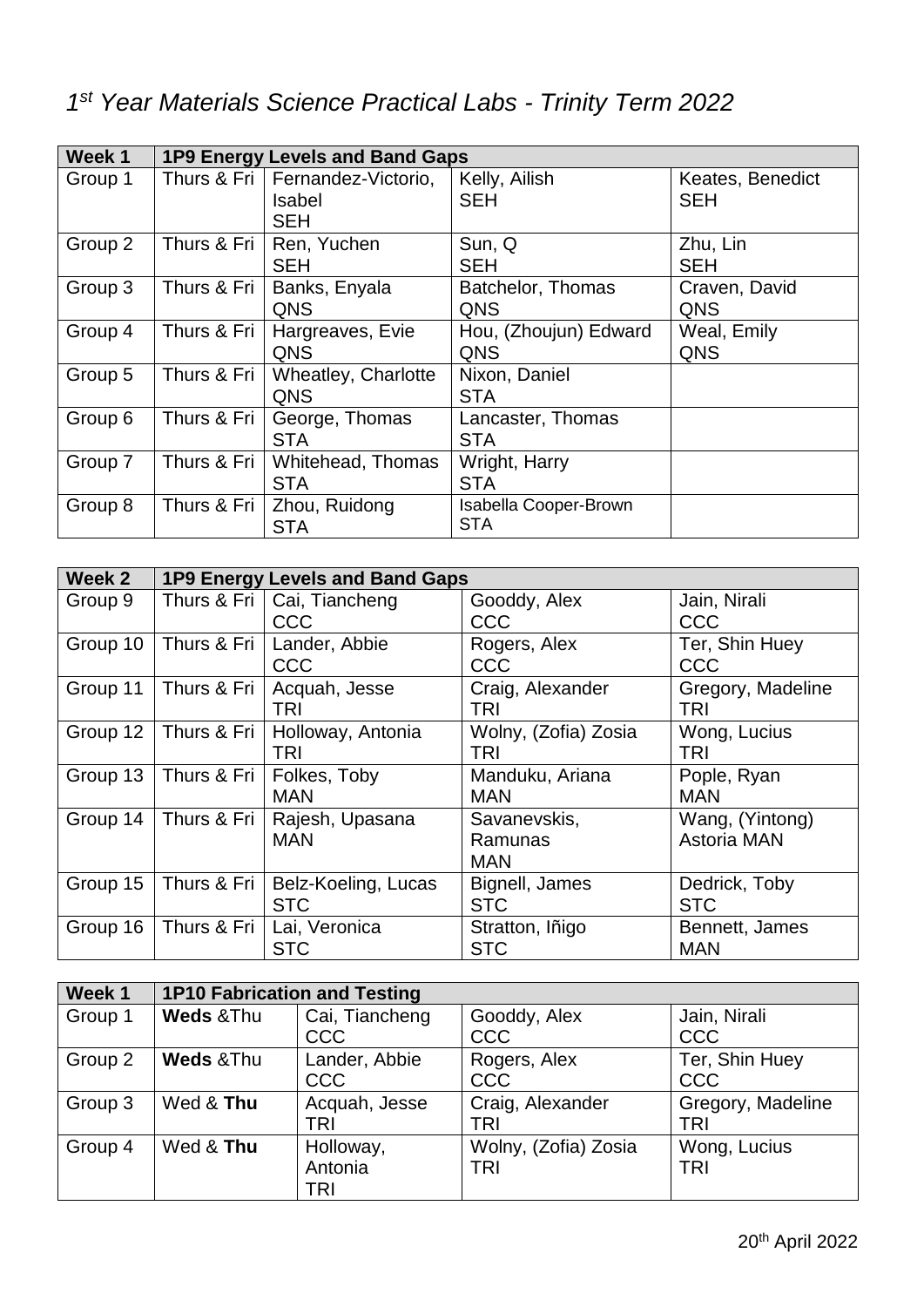| Week 2  | <b>1P10 Fabrication and Testing</b> |                                              |                                 |                                |
|---------|-------------------------------------|----------------------------------------------|---------------------------------|--------------------------------|
| Group 5 | <b>Weds &amp; Thu</b>               | Fernandez-<br>Victorio, Isabel<br><b>SEH</b> | Kelly, Ailish<br><b>SEH</b>     | Keates, Benedict<br><b>SEH</b> |
| Group 6 | Weds & Thu                          | Ren, Yuchen<br><b>SEH</b>                    | Sun, Q<br><b>SEH</b>            | Zhu, Lin<br><b>SEH</b>         |
| Group 7 | Wed & Thu                           | Banks, Enyala<br><b>QNS</b>                  | Batchelor, Thomas<br>QNS        | Craven, David<br>QNS           |
| Group 8 | Wed & Thu                           | Hargreaves, Evie<br><b>QNS</b>               | Hou, (Zhoujun)<br>Edward<br>QNS | Weal, Emily<br>QNS             |

| Week 3   | <b>1P10 Fabrication and Testing</b> |                 |                 |                 |
|----------|-------------------------------------|-----------------|-----------------|-----------------|
| Group 9  | <b>Weds &amp; Thu</b>               | Folkes, Toby    | Manduku, Ariana | Pople, Ryan     |
|          |                                     | <b>MAN</b>      | <b>MAN</b>      | <b>MAN</b>      |
| Group 10 | Weds & Thu                          | Rajesh, Upasana | Savanevskis,    | Wang, (Yintong) |
|          |                                     | <b>MAN</b>      | Ramunas         | Astoria MAN     |
|          |                                     |                 | <b>MAN</b>      |                 |
| Group 11 | Wed & Thu                           | Belz-Koeling,   | Bignell, James  | Dedrick, Toby   |
|          |                                     | Lucas           | <b>STC</b>      | <b>STC</b>      |
|          |                                     | <b>STC</b>      |                 |                 |
| Group 12 | Wed & Thu                           | Lai, Veronica   | Stratton, Iñigo | Bennett, James  |
|          |                                     | <b>STC</b>      | <b>STC</b>      | <b>MAN</b>      |

| Week 4   | <b>1P10 Fabrication and Testing</b> |                |                              |  |
|----------|-------------------------------------|----------------|------------------------------|--|
| Group 13 | <b>Weds &amp; Thu</b>               | Wheatley,      | Nixon, Daniel                |  |
|          |                                     | Charlotte      | <b>STA</b>                   |  |
|          |                                     | QNS            |                              |  |
| Group 14 | Weds & Thu                          | George, Thomas | Lancaster, Thomas            |  |
|          |                                     | <b>STA</b>     | <b>STA</b>                   |  |
| Group 15 | Wed & Thu                           | Whitehead,     | Wright, Harry                |  |
|          |                                     | Thomas         | <b>STA</b>                   |  |
|          |                                     | <b>STA</b>     |                              |  |
| Group 16 | Wed & Thu                           | Zhou, Ruidong  | <b>Isabella Cooper-Brown</b> |  |
|          |                                     | <b>STA</b>     | <b>STA</b>                   |  |

**Bold** means day in Engineering workshop (students still convene at **Teaching Labs** at **1:50pm**).

Note that group number is different for each practical.

|                 |                                | <b>SD</b>   | <b>Teaching Assistant</b> |
|-----------------|--------------------------------|-------------|---------------------------|
| 1P <sub>9</sub> | <b>Energy Levels and Band</b>  | Andrew Watt | <b>Michael Metzler</b>    |
|                 | <b>Gaps</b>                    | (HB)        |                           |
| <b>1P10</b>     | <b>Fabrication and Testing</b> | <b>JTC</b>  | <b>Marcus Williamson</b>  |
|                 |                                |             | Jasper Singh              |
|                 |                                |             |                           |

Note: Both practicals will have the lab notebook assessed (no written report required)